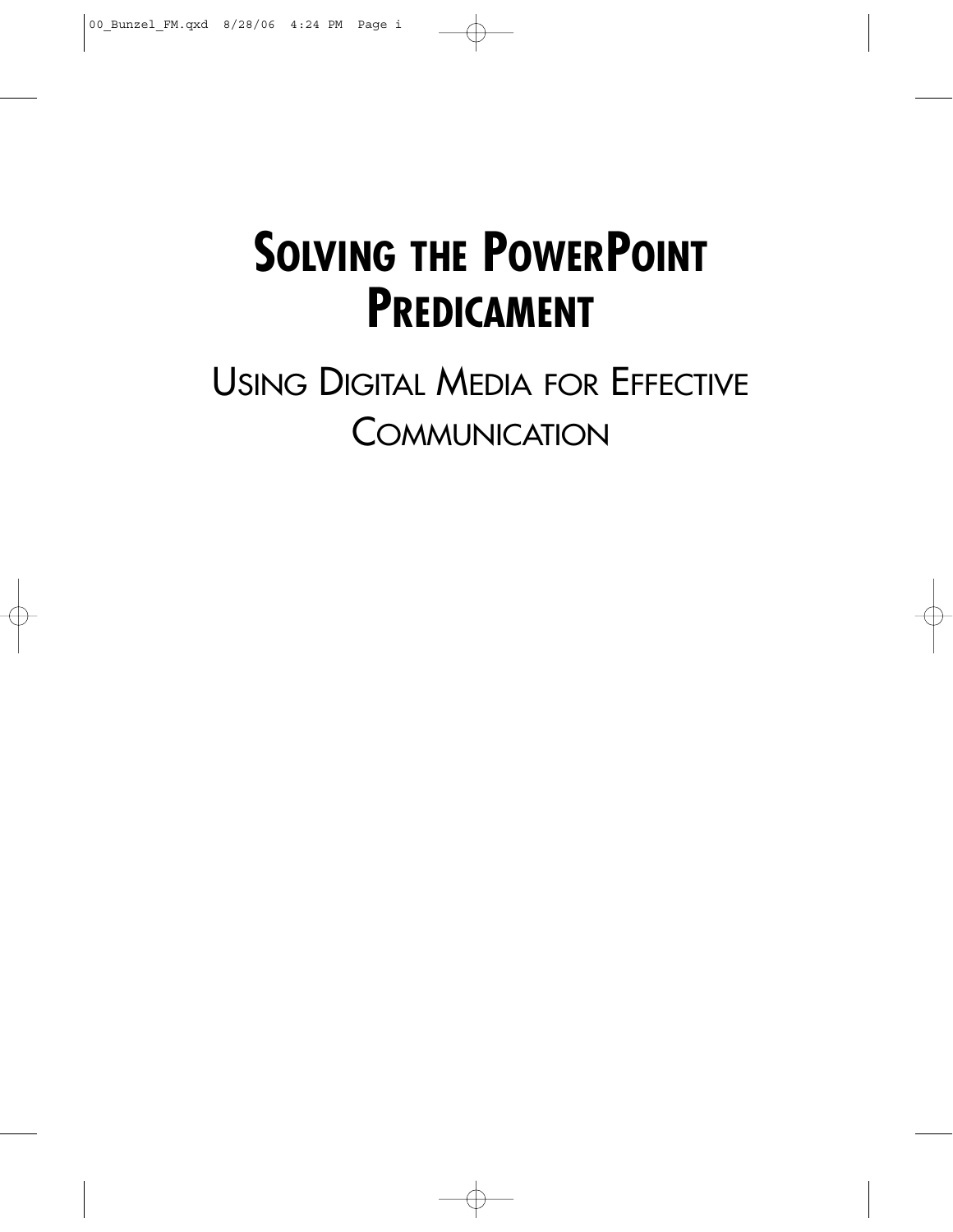$\oplus$  $\overline{\phantom{0}}$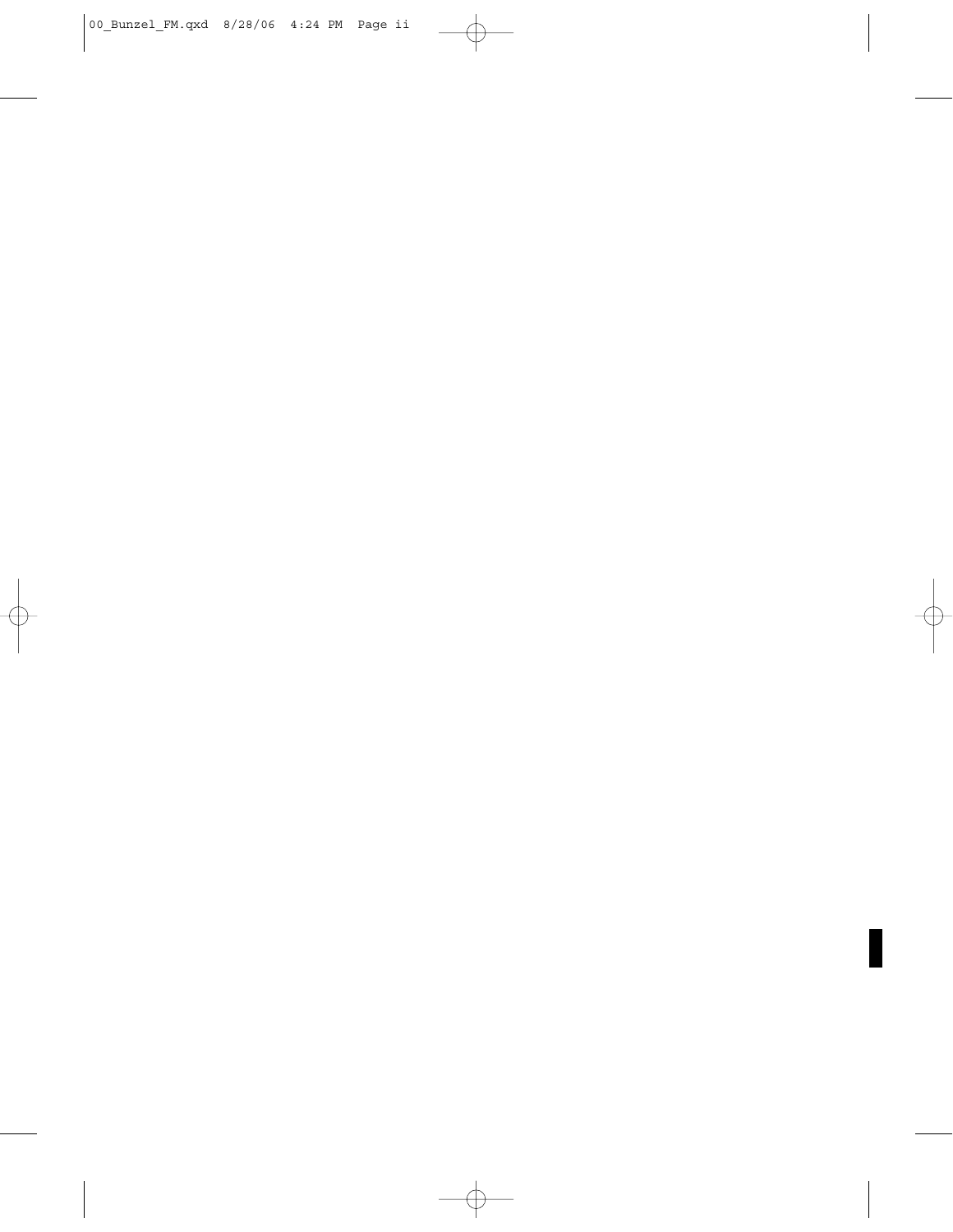# **SOLVING THE POWERPOINT PREDICAMENT**

# USING DIGITAL MEDIA FOR EFFECTIVE **COMMUNICATION**

**Tom Bunzel**



800 East 96th Street Indianapolis, Indiana 46240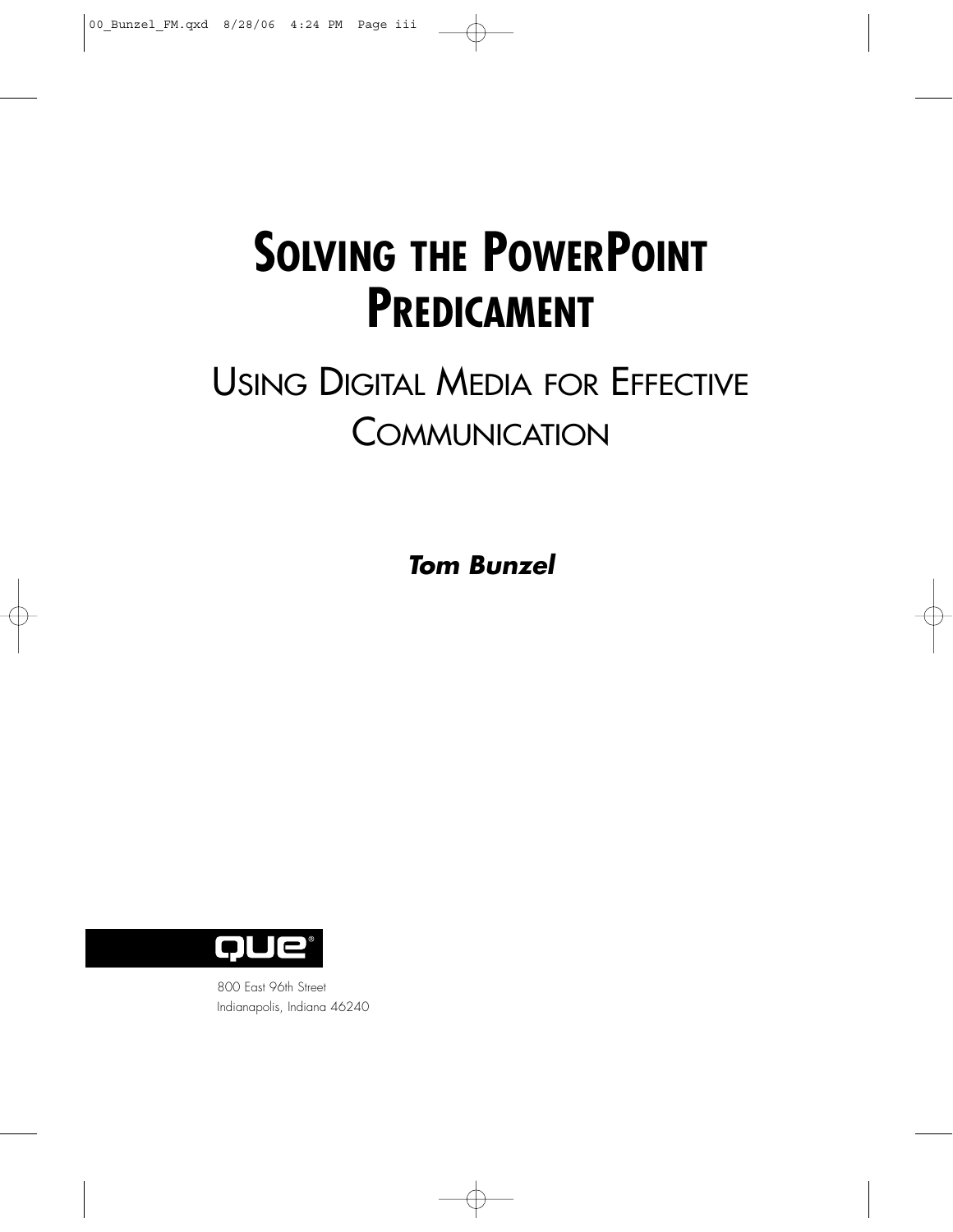Many of the designations used by manufacturers and sellers to distinguish their products are claimed as trademarks. Where those designations appear in this book, and the publisher was aware of a trademark claim, the designations have been printed with initial capital letters or in all capitals.

The author and publisher have taken care in the preparation of this book, but make no expressed or implied warranty of any kind and assume no responsibility for errors or omissions. No liability is assumed for incidental or consequential damages in connection with or arising out of the use of the information or programs contained herein.

The publisher offers excellent discounts on this book when ordered in quantity for bulk purchases or special sales, which may include electronic versions and/or custom covers and content particular to your business, training goals, marketing focus, and branding interests. For more information, please contact:

U. S. Corporate and Government Sales (800) 382-3419 corpsales@pearsontechgroup.com

For sales outside the U. S., please contact:

International Sales international@pearsoned.com

#### This Book Is Safari Enabled

The Safari® Enabled icon on the cover of your favorite technology book means the book is avail-**Safari** able through Safari Bookshelf. When you buy this book, you get free access to the online edition **ENABLED** for 45 days.

Safari Bookshelf is an electronic reference library that lets you easily search thousands of technical books, find code samples, download chapters, and access technical information whenever and wherever you need it.

To gain 45-day Safari Enabled access to this book:

- Go to http://www.quepublishing.com/safarienabled
- Complete the brief registration form
- Enter the coupon code QIH2-GF4I-8X1E-EQIQ-XN2A

If you have difficulty registering on Safari Bookshelf or accessing the online edition, please e-mail customerservice@safaribooksonline.com.

Visit us on the Web: www.quepublishing.com

*Library of Congress Cataloging-in-Publication Data:*

Bunzel, Tom.

Solving the powerpoint predicament : using digital media for effective communication / Tom Bunzel. p. cm.

Includes index.

ISBN 0-321-42344-5 (pbk. : alk. paper)

1. Microsoft PowerPoint (Computer file) 2. Presentation graphics software. 3. Lectures and lecturing— Data processing. I. Title.

PN4193.L4B788 2007 005.5'8—dc22

2006019903

Copyright © 2007 Pearson Education, Inc.

All rights reserved. Printed in the United States of America. This publication is protected by copyright, and permission must be obtained from the publisher prior to any prohibited reproduction, storage in a retrieval system, or transmission in any form or by any means, electronic, mechanical, photocopying, recording, or likewise. For information regarding permissions, write to:

Pearson Education, Inc. Rights and Contracts Department One Lake Street Upper Saddle River, NJ 07458

ISBN: 0321423445

Text printed in the United States on recycled paper at R.R. Donnelley in Crawfordsville, IN. First printing, September 2006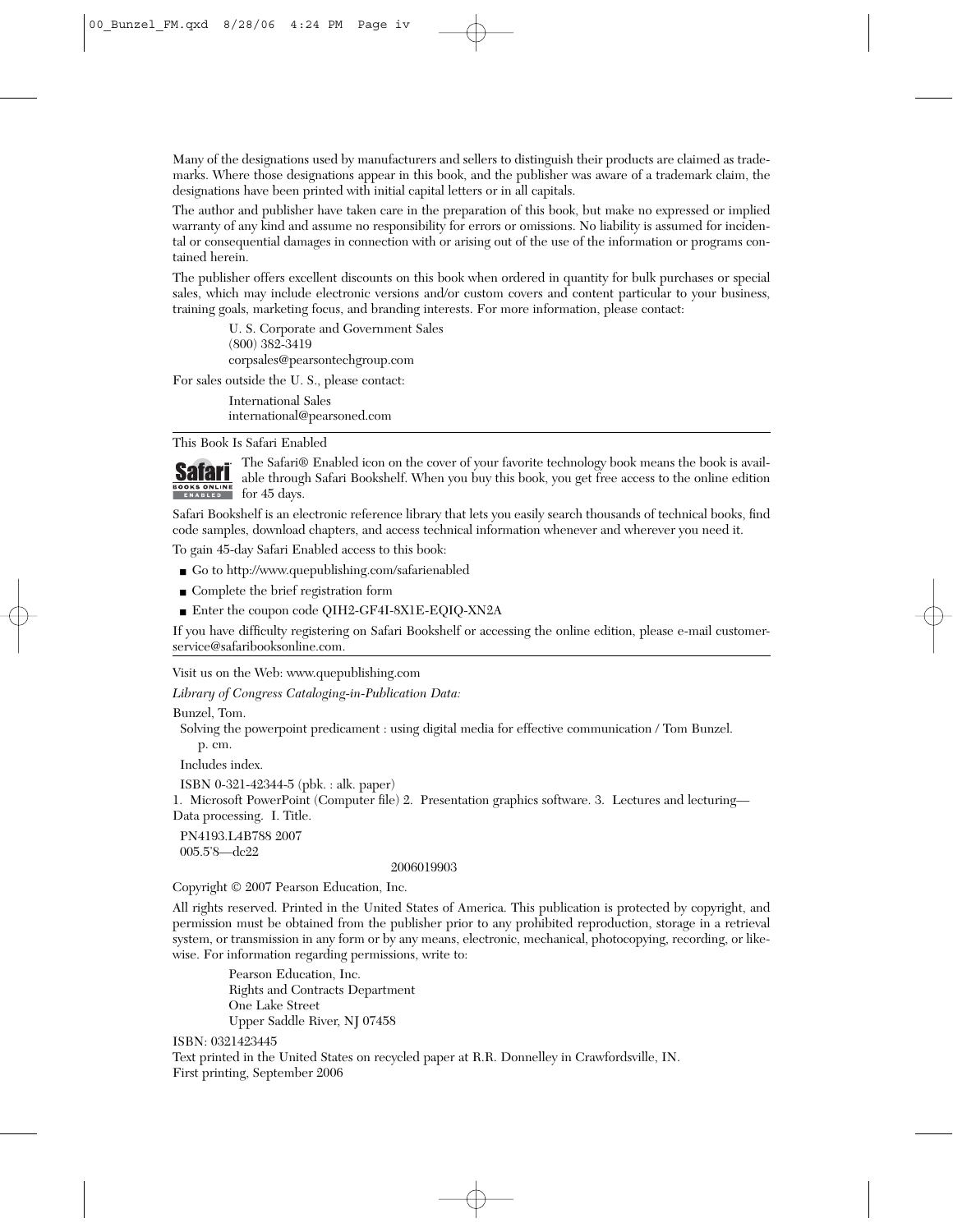*This book is dedicated to my mother, father, and Alan Shapero.*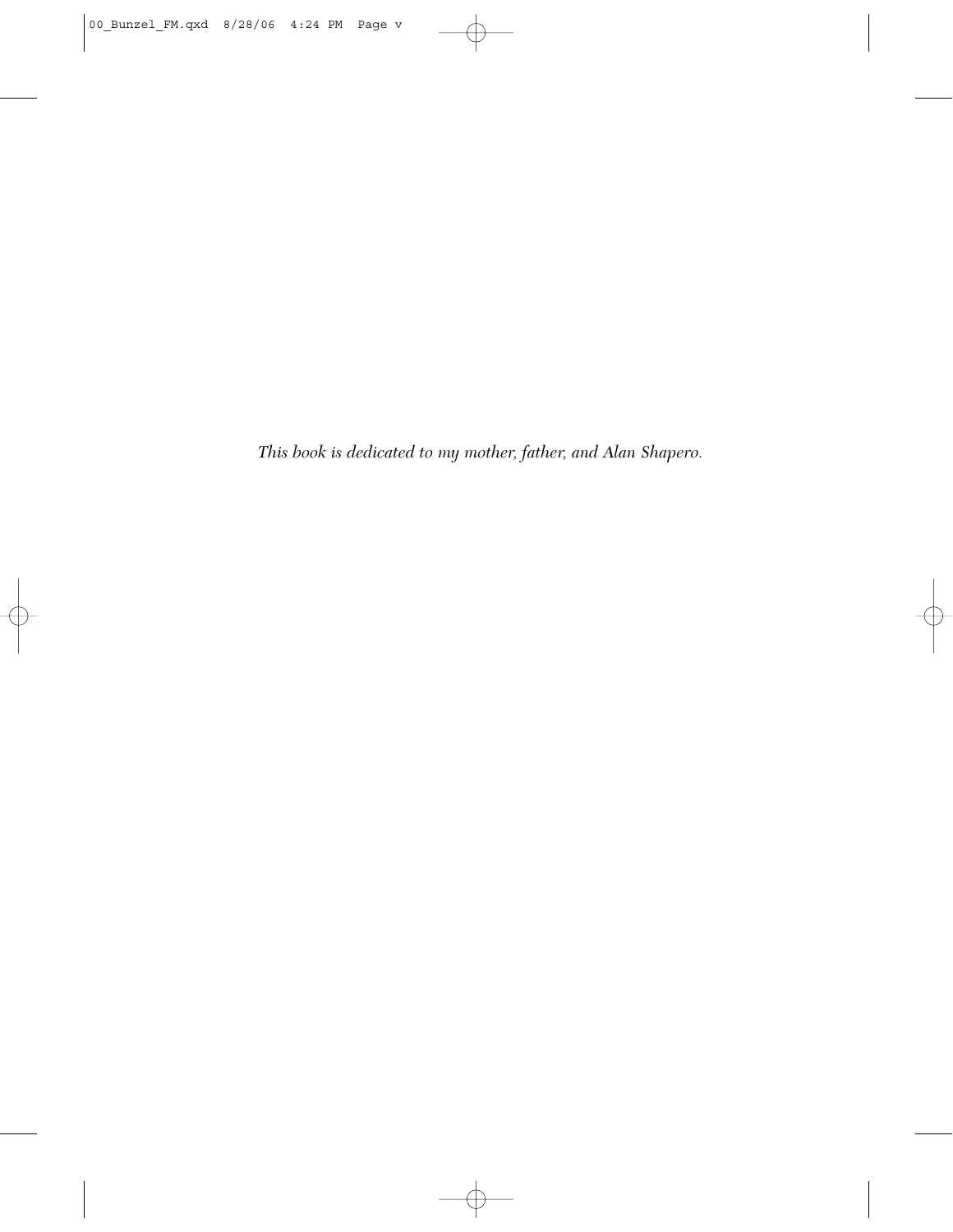$\oplus$  $\overline{\phantom{0}}$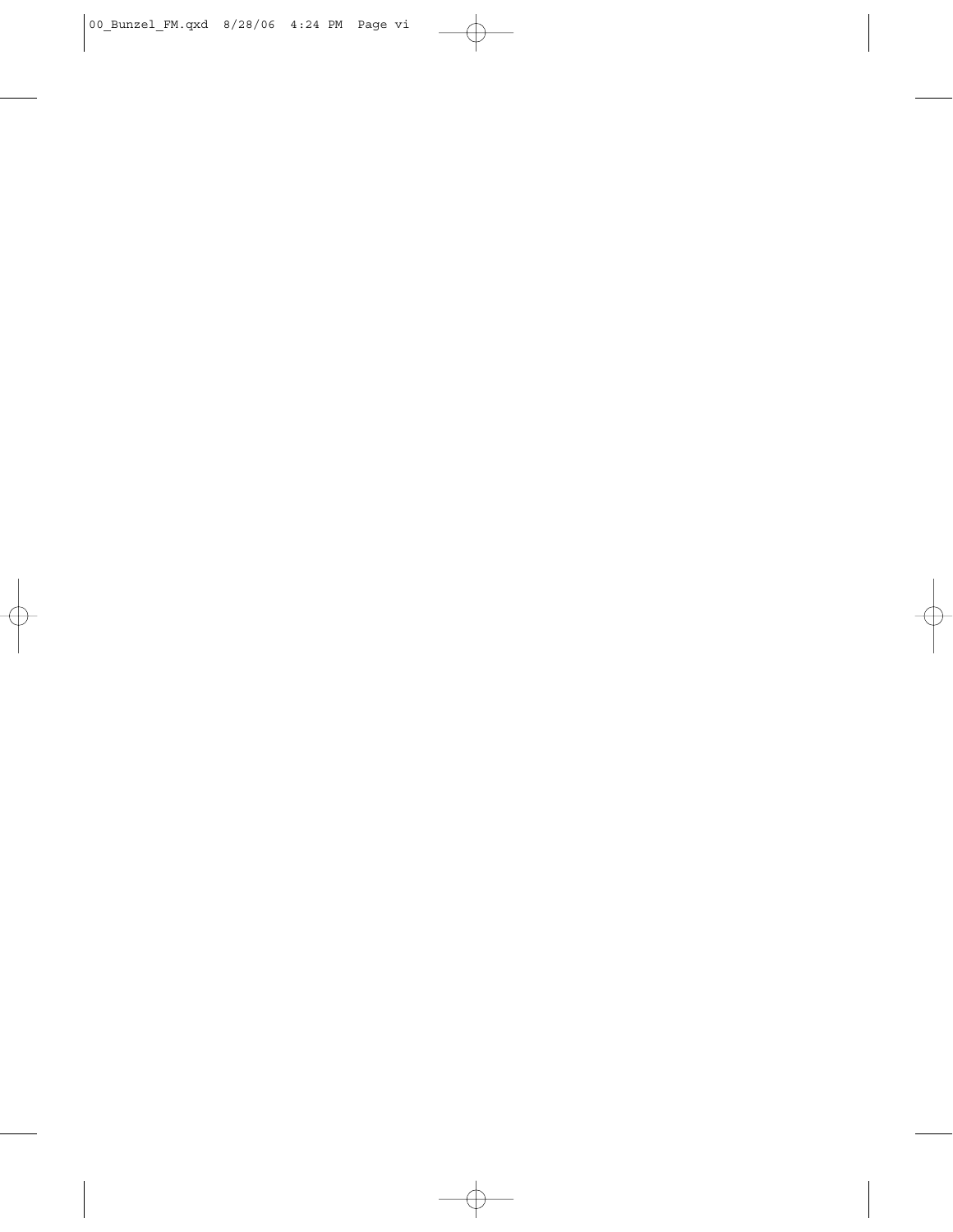# **CONTENTS**

| Chapter 1 | Planning an Effective Presentation 1                                                        |
|-----------|---------------------------------------------------------------------------------------------|
|           | Using AutoContent Wizard to Get Started 3<br>Crafting a Message for Different Presenters 29 |
| Chapter 2 | Implementing Professional Design Principles  61                                             |
|           | Understanding the Role of Masters 84                                                        |

 $\oplus$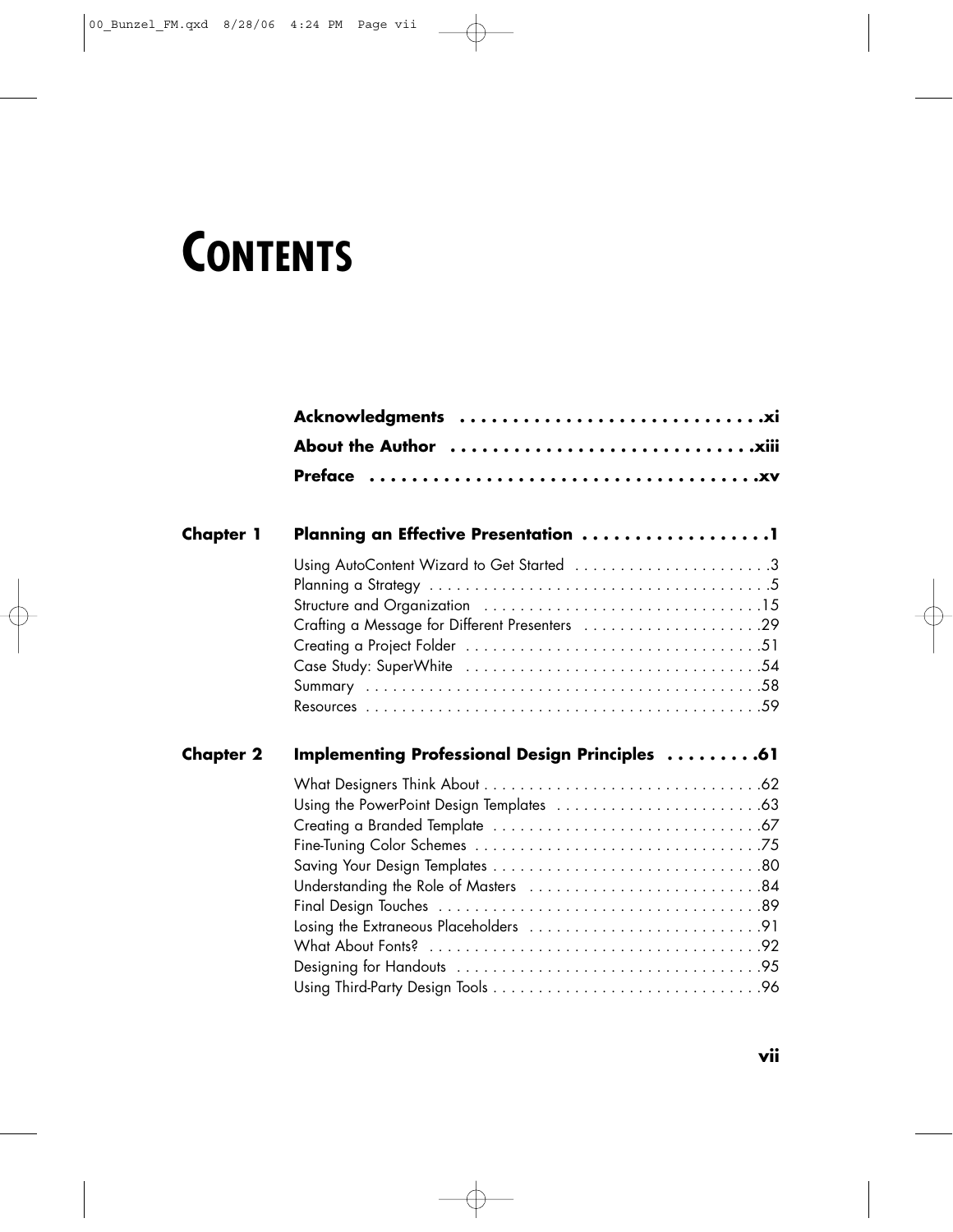## **viii** Contents

|                  | Case Study: Creating Design Templates for a Travel Agency 106                                                                                                                                                                                     |
|------------------|---------------------------------------------------------------------------------------------------------------------------------------------------------------------------------------------------------------------------------------------------|
| <b>Chapter 3</b> | Creating Dynamic Visuals 117                                                                                                                                                                                                                      |
|                  | Using Multiple Pictures with the Photo Album 146<br>Digital Cameras and Picture Quality 154<br>Comparing Data with Tables and Charts 157<br>Covering Complex Concepts with Diagrams 180<br>Case Study: Conceptualizing, Creating, and Animating a |
|                  |                                                                                                                                                                                                                                                   |
| <b>Chapter 4</b> | Secrets of Animation and Navigation 201                                                                                                                                                                                                           |
|                  |                                                                                                                                                                                                                                                   |
|                  | Case Study 1: Introducing a Corporate Team 246                                                                                                                                                                                                    |
|                  | Case Study 2: Using a Memorable Metaphor 255                                                                                                                                                                                                      |
|                  |                                                                                                                                                                                                                                                   |
| <b>Chapter 5</b> | Using Video and Audio Effectively 263                                                                                                                                                                                                             |
|                  | Playing Video in PowerPoint 269                                                                                                                                                                                                                   |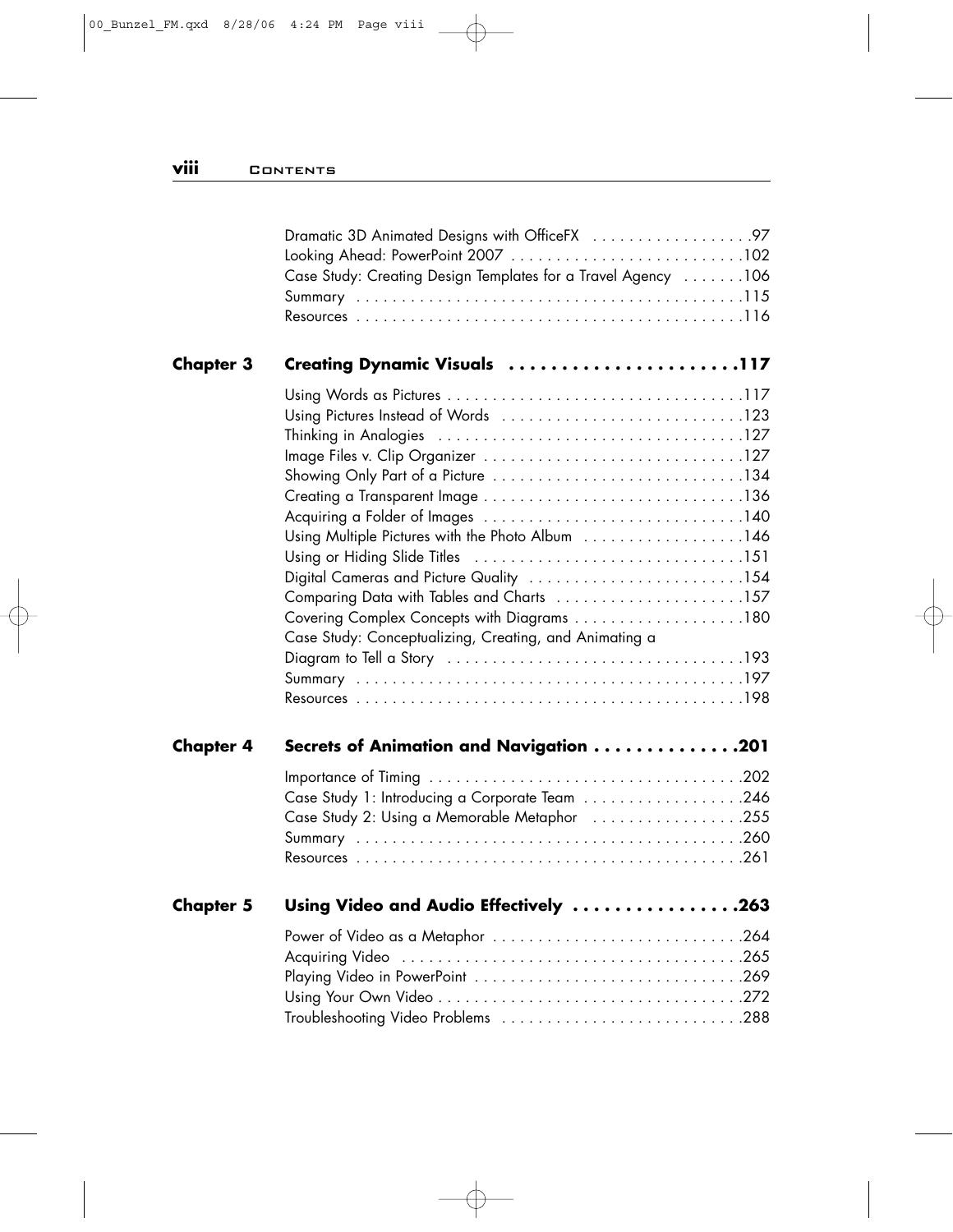|                  | Using DVD Instead of PowerPoint 295<br>Using CD Audio for Backgrounds 310<br>Case Study: Using a High-Definition Video File 312                                                                                                                                                                                                                                                                                                                                                                                                                                                                                       |  |
|------------------|-----------------------------------------------------------------------------------------------------------------------------------------------------------------------------------------------------------------------------------------------------------------------------------------------------------------------------------------------------------------------------------------------------------------------------------------------------------------------------------------------------------------------------------------------------------------------------------------------------------------------|--|
| <b>Chapter 6</b> | Powerful Presentation Tools 319                                                                                                                                                                                                                                                                                                                                                                                                                                                                                                                                                                                       |  |
|                  | Taking Advantage of Visio's Intelligent Diagrams 319<br>Presenting with Excel Pivot Tables 327<br>Making Excel Interactive with Crystal Xcelsius 334<br>Using Camtasia Studio 3.0 for PowerPoint Video 341<br>Serious Magic Communicator as a Presentation Broadcast Studio 347<br>Serious Magic Ovation for PowerPoint Post-Production 352<br>Microsoft OneNote as a Presentation Resource Center and Mini-<br>Automating PowerPoint with Macros and Code 362<br>Using PowerPoint to Report Database Information 378<br>Training Scenarios: Keeping Score 379<br>Case Study: Awards Ceremony with Digital Images 382 |  |
| <b>Chapter 7</b> | The Latest Technologies: Beyond PowerPoint<br>to the Future 391<br>Online Presentations: The Fork in the Internet Road 391<br>Online Auditoriums: The Dynamics of a Successful Web Conference 416<br>Continuing the Presentation Dialog: Podcasting and Video Blogging438<br>Using Serious Magic Vlog It! for a Video Blog  .445<br>Case Study: Turning PowerPoint into a DVD 453                                                                                                                                                                                                                                     |  |

## **ix**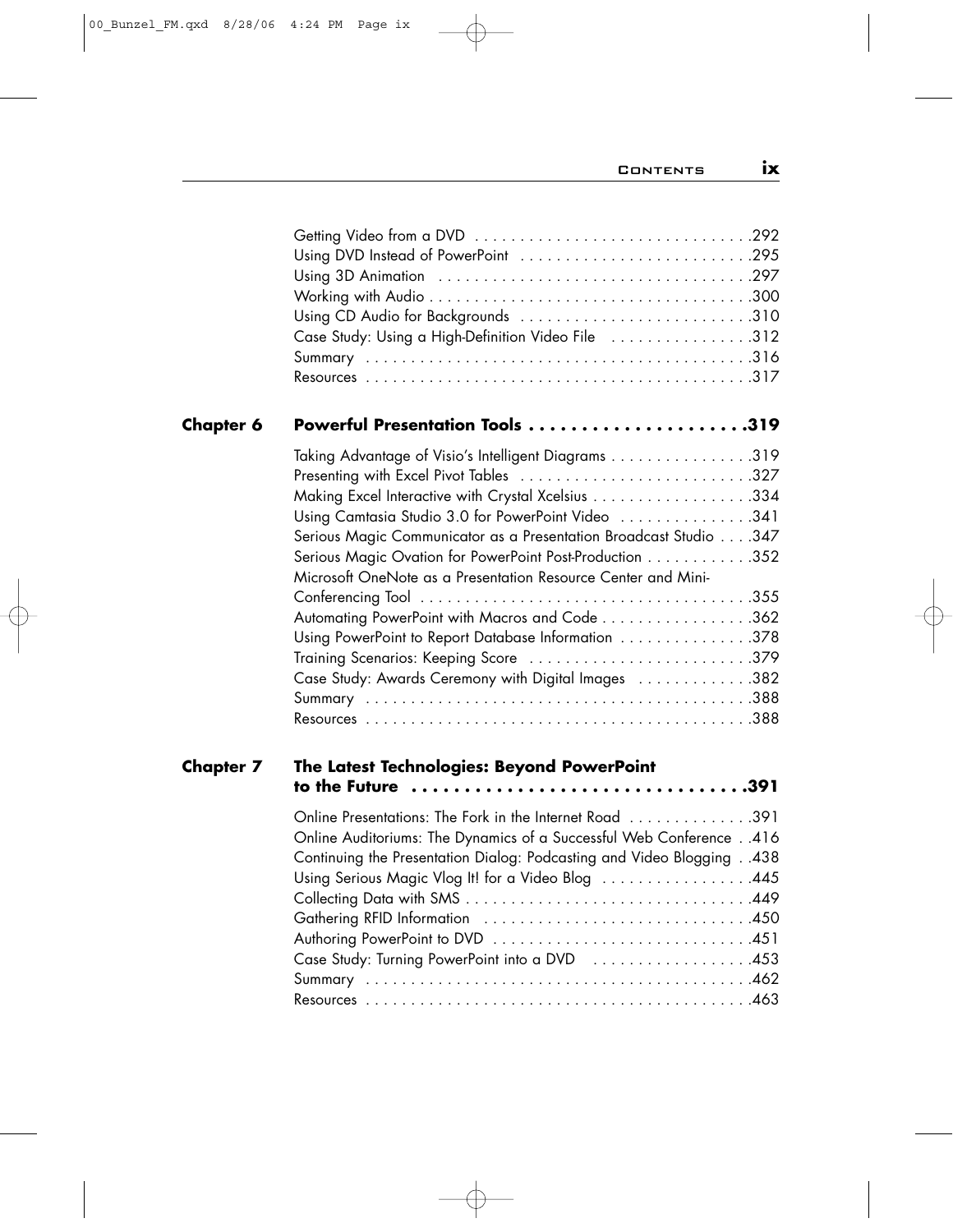### **x** Contents

| Chapter 8 | Delivering a Killer Presentation 465                                          |
|-----------|-------------------------------------------------------------------------------|
|           |                                                                               |
|           | Checklist for Video Practice Sessions 467                                     |
|           |                                                                               |
|           |                                                                               |
|           | Using the "B" Key to (Re)connect with Your Audience $\dots\dots\dots\dots468$ |
|           |                                                                               |
|           |                                                                               |
|           | Preparing Effective Handouts and Notes 487                                    |
|           |                                                                               |
|           |                                                                               |
|           | Avoiding PowerPoint: Using Facilitation Skills 499                            |
|           |                                                                               |
|           |                                                                               |
|           | Case Study: Coordinating Presentations at a Large Conference 506              |
|           |                                                                               |
|           |                                                                               |
|           |                                                                               |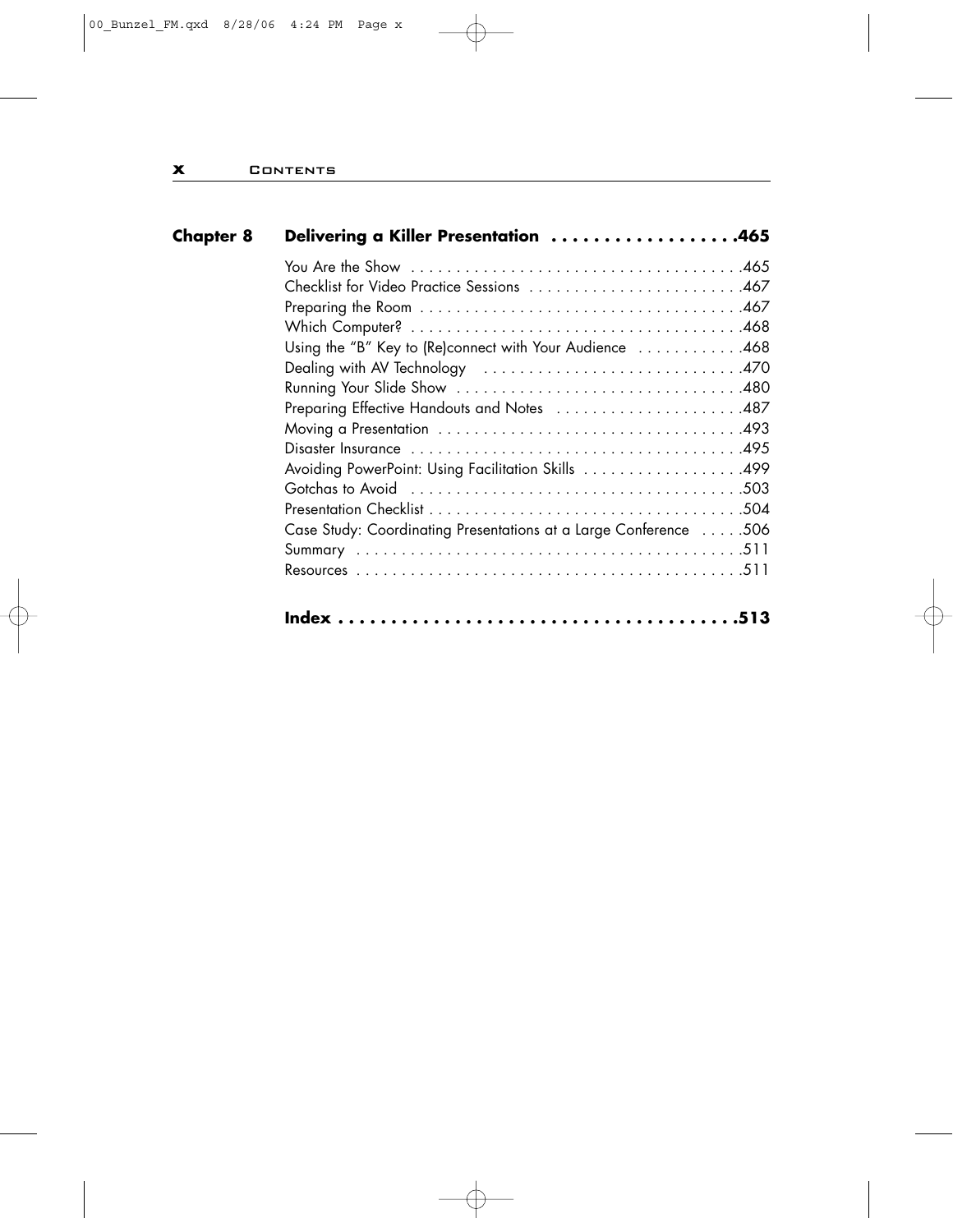# **ACKNOWLEDGMENTS**

This book would not have been possible had I not benefited from the wisdom of and exposure to many other people, particularly experts in the technology, presentation, communication, and related fields.

Many of these people are mentioned within these pages with referral information, but I also owe them a special debt for helping to shape the ideas in this manuscript.

In no particular order, I need to thank:

My agent, Lynn Haller

My editors, Elizabeth Hurley Peterson, Sheri Cain and Ben Lawson as well as Andy Beaster and Dan Scherf

My colleagues, Terrence Gargiulo and James Gonzalez, fellow instructors from Learning Tree, with whom I have had hours of discussion and collaboration

Doug Blattner

Jim Bass

Gregg Ketter, with whom I've had a few skirmishes but from whom I have learned a lot

Gene Zelazny

Dr. Leslie Lundt, Bruce Friedman, and Eric Bailey, CTS

Mario Simonaitis, Billy Poncher, Richard Saunders, Jay Friedman, Geoffrey Montagu, Ted Tesser, Fred Title, Darko Juric, and Michael Miller

Dr. Todd Yamada

Dr. Steven Stahl, Richard Davis, Nancy Muntner, Darius Shayegan, and Cristina Damatarca of the Neuroscience Education Institute

Lou Achille

Dr. Alan Yellin, Dr. Howard Moss, and Dr. Nancy Rossen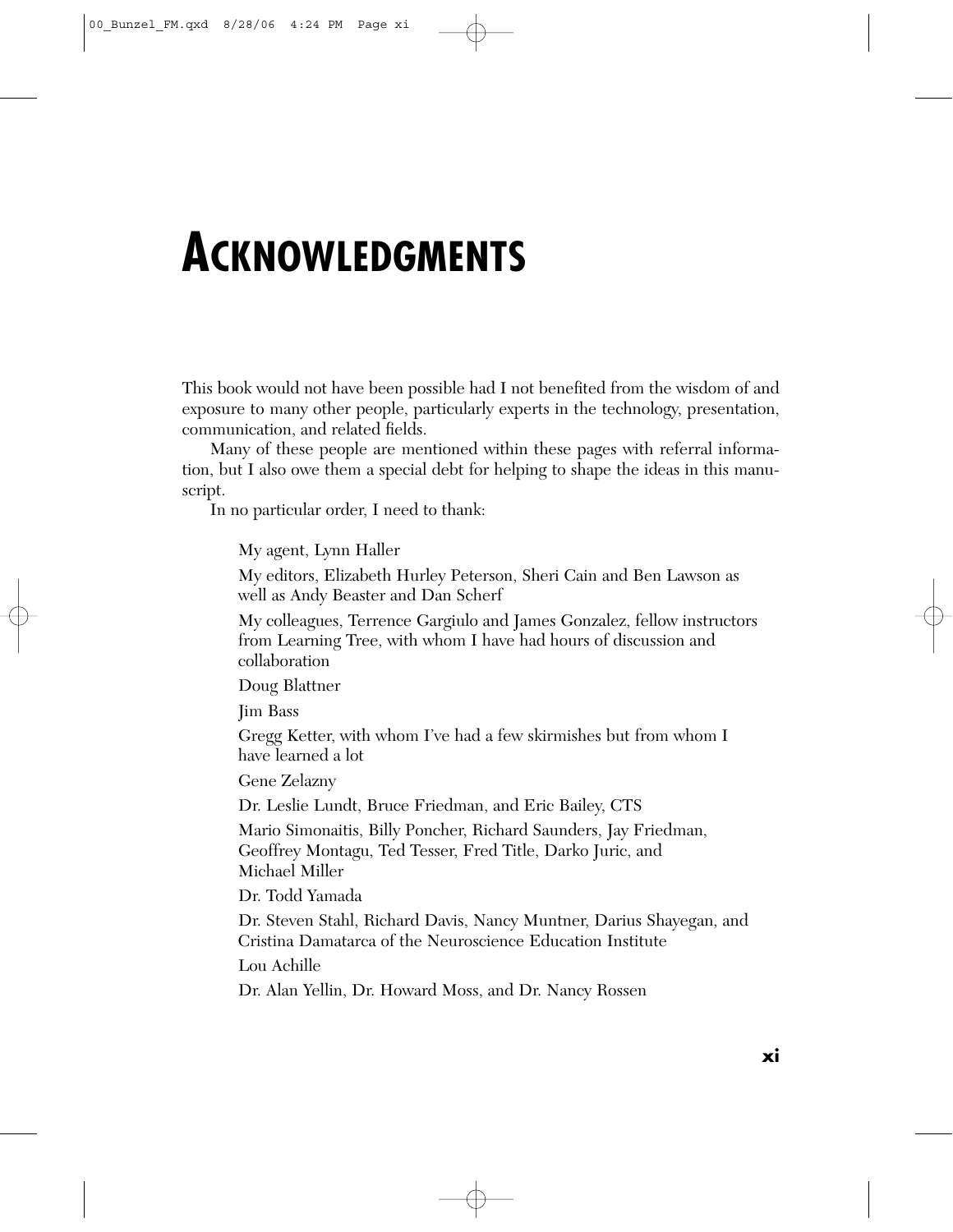#### **xii** Acknowledgments

00\_Bunzel\_FM.qxd 8/28/06 4:24 PM Page xii

For the past several years, I've been part of an amazing networking group of presentation professionals—the Presentations Council of InfoComm International (http://snipurl.com/m665). I've worked closely with three awesome chairmen—Bob Befus, Ray Guyot, and Todd Dunn—and I would recommend this organization to anyone wishing to broaden their educational and professional horizons in this field.

My colleague Rick Altman produces one of the most intimate yet powerful programs for presentation professionals each year, PowerPoint LIVE (http://www. altman.com). Through my participation, I've been privileged to meet some of the most accomplished people in the industry and learn from them, including the following:

Troy Chollar and Glen Millar, the masters of animation Kathy and Bruce Jacobs Steve Rindsberg Julie Marie Irvin, Mary Waldera, and Korie Pelka Nancy Duarte Julie Terberg Cliff Atkinson Brian Peterson of Waggener Edstrom and Ric Bretschneider and Pete Card of Microsoft Jim Endicott Rob Lindstrom Michelle Gallina Betsy Weber Don Brittain and Mike Wilson Tony DeAscentis at Turning Technologies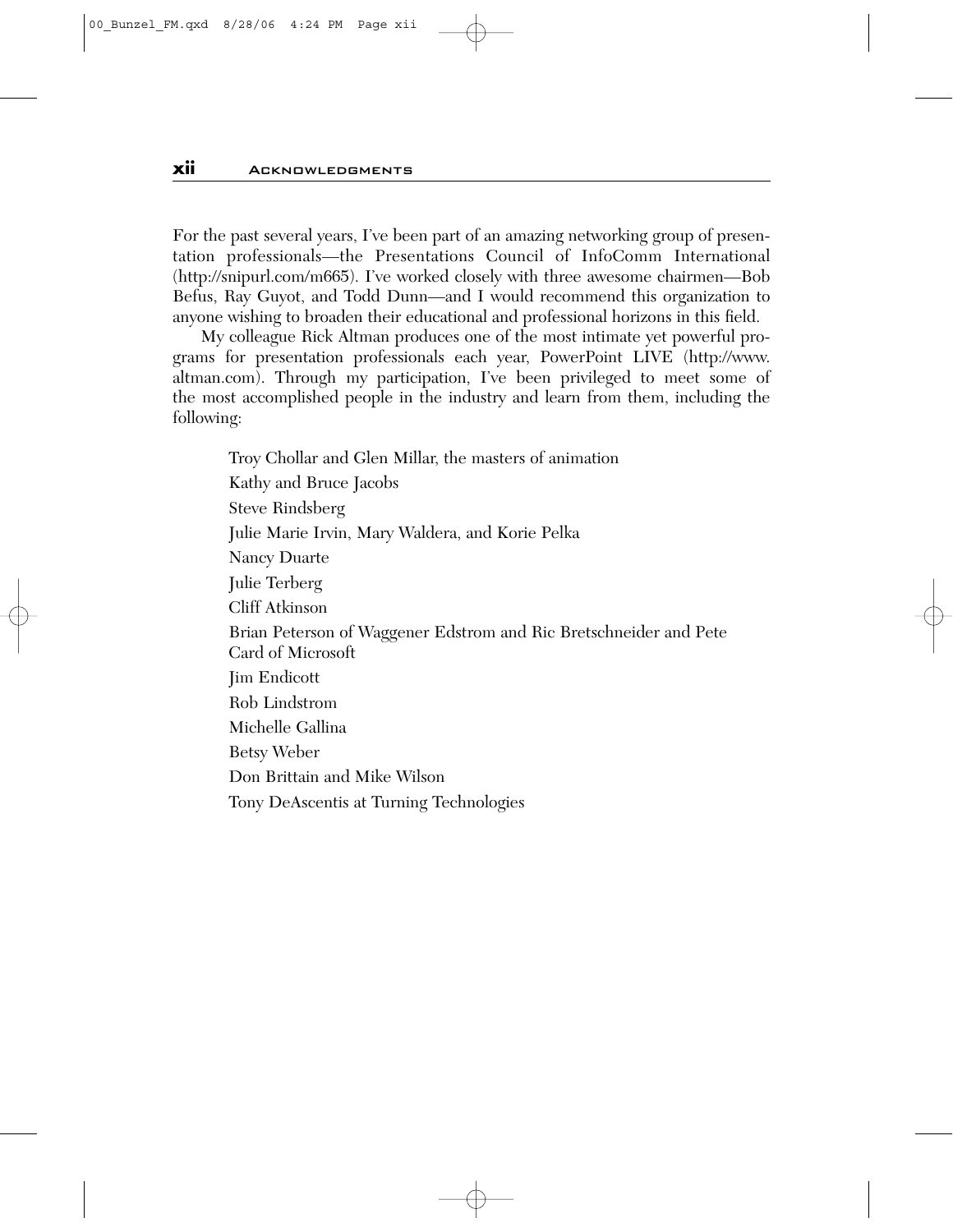# **ABOUT THE AUTHOR**

**Tom Bunzel** specializes in knowing what presenters need and how to make technology work. He has appeared on Tech TV's *Call for Help* and has been a featured speaker at InfoComm and PowerPoint LIVE, as well as working as a "technology coach" for companies including Iomega, Community Vision, and the Neuroscience Education Institute.

Tom Bunzel has written a number of books, the latest being *Teach Yourself PowerPoint 2003 in 24 Hours* and *Easy Digital Music* for Que Publishing. Tom Bunzel's other books are *Easy Creating CDs and DVDs*, *How to Use Ulead DVD Workshop*, *Digital Video on the PC*, and the update to Peachpit Press' *Visual QuickStart Guide to PowerPoint 2002/2001*. He was a contributing editor to Presentations Magazine and writes a weekly column as the Office Reference Guide for InformIT.com.

As an instructor for Learning Tree International, Bunzel has taught several courses: "Integrating Microsoft Office" and "Creating Interactive Websites—Hands On." He has worked with many speakers, including helping Gregg Ketter of KTTV-TV with his motivational, customer service, and sales speeches, and he trained the principals of MTA Films and Todd Yamada, D.D.S., in PowerPoint and multimedia production. Bunzel has also lectured at the Los Angeles Athletic Club, Communicate (a multimedia facility), and at the San Diego Computer Expo.

Tom can be reached through his website (www.professorppt.com).

**xiii**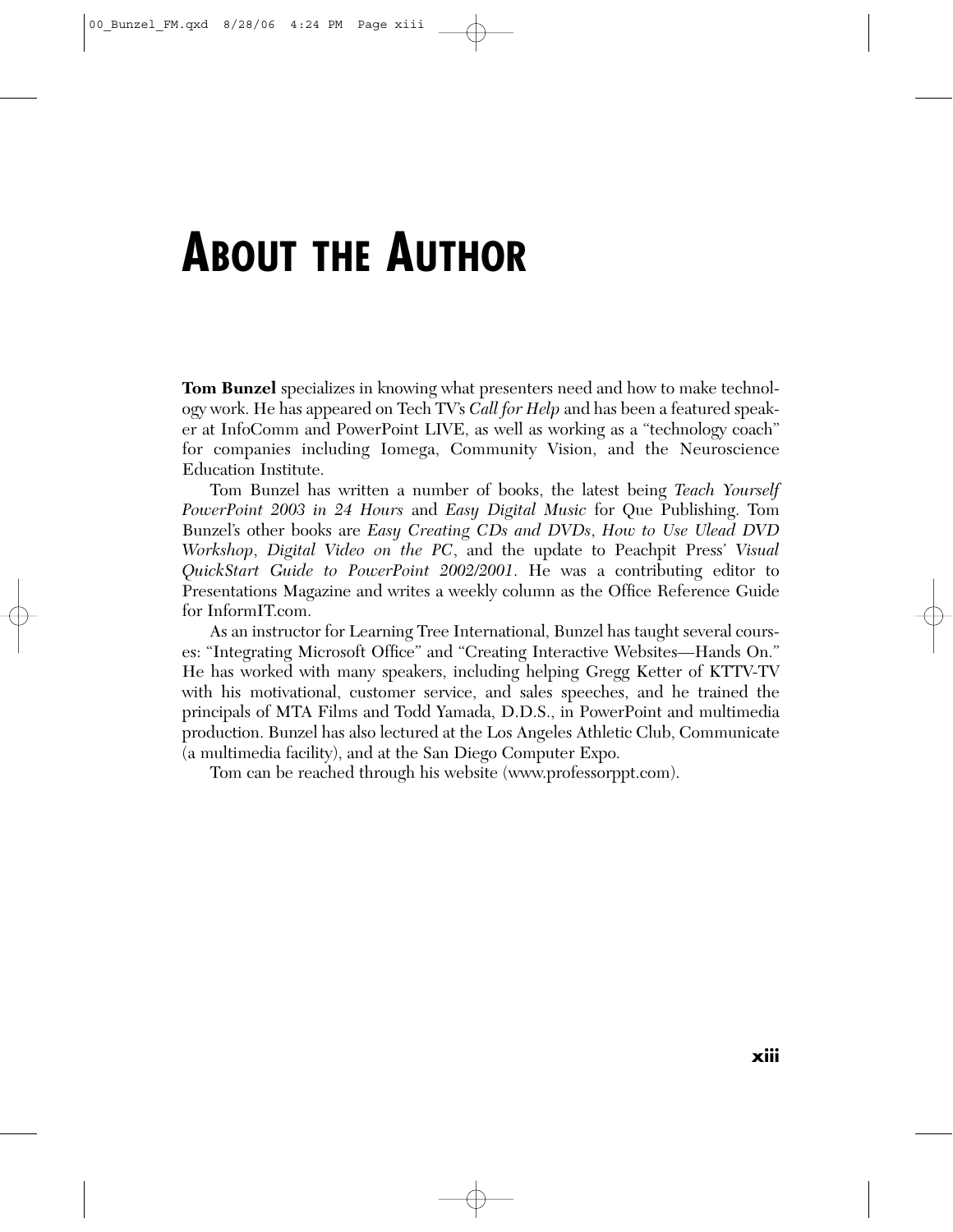$\overline{\bigoplus}$  $\overline{\phantom{a}}$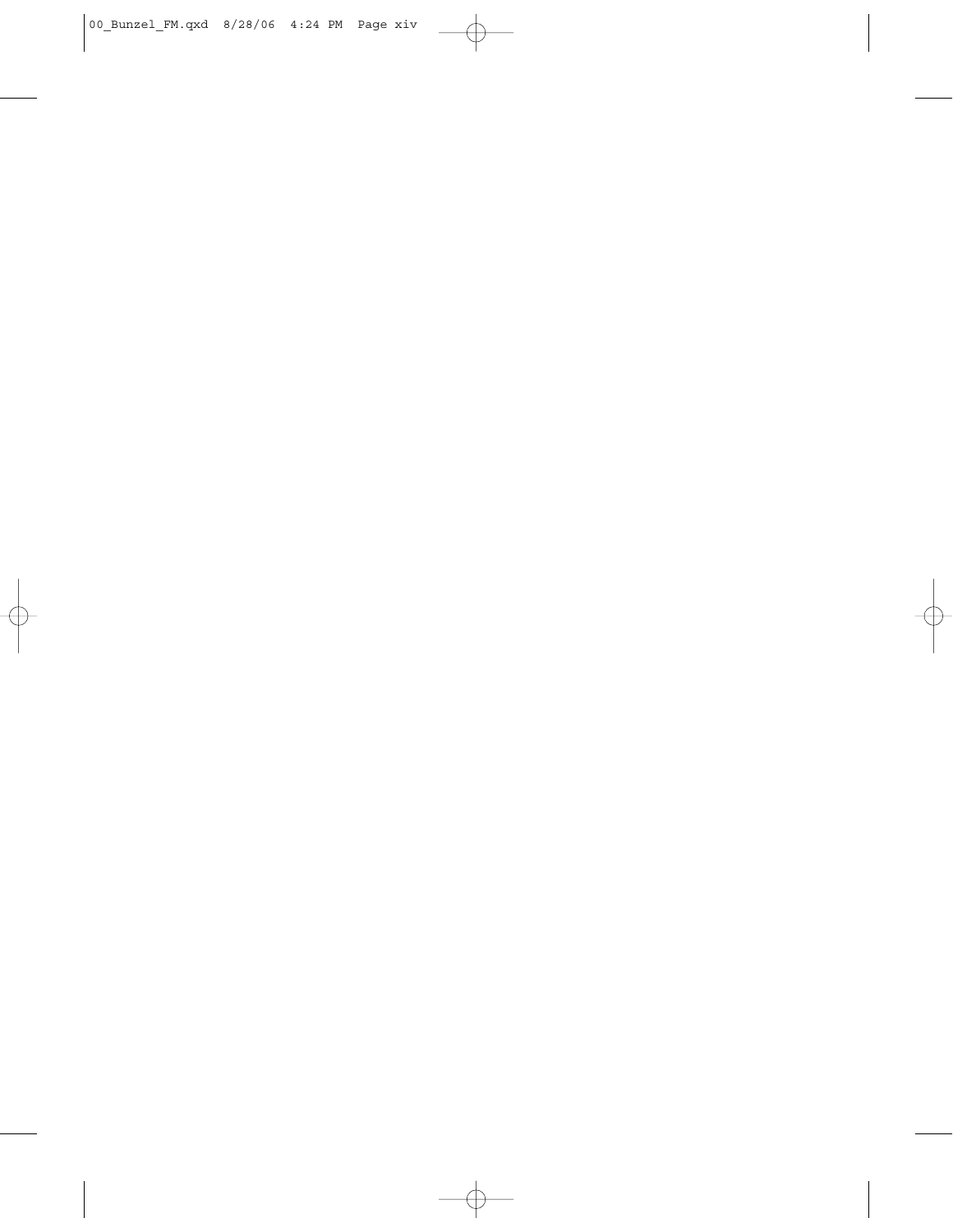# **PREFACE**

### **What Is the PowerPoint Predicament?**

Several years ago, I attended a networking breakfast where several entrepreneurs were pitching their start-up companies to a panel of venture capitalists. It was set up as a competition, and one of the entrants didn't show up, so the moderator asked if anyone in the audience had a concept they wanted to present.

At the time I was on the "board" of an Internet start-up (like everyone else I knew in the technology arena) hoping to get funded. I volunteered, and without any notes or preparation, I spoke for five minutes and ended up winning the competition.

Afterward, several colleagues congratulated me (I won a T-shirt—no funding), and several said, more or less, you were great, but imagine if you'd been able to prepare with PowerPoint (they knew my specialty)—you would have been even better.

As I reflected at the time, I suggested that the opposite was the case. I realized that my adrenaline rush at putting myself in that position, and my realization of the need to focus and really communicate my message along with my passion for the project, resulted in a connection to the audience I may not have achieved if I'd merely presented a slide show.

Now, several years later, having been exposed to many more polished and exemplary speakers who use electronic presentations effectively—and many others who don't—I realize that at the time I also might have been tempted to simply throw up some slides and depend upon them to tell a story.

From that point on, I decided that I would always examine the subject matter through the eyes of a seasoned presenter, structure my talk accordingly, and only use PowerPoint to dramatize the most compelling aspects of my project.

*I would have a reason for every slide I put up, and I would use the technology for good rather than for evil.*

At all costs, I would do whatever I could to avoid "death by PowerPoint" because using this ubiquitous program can have the opposite effect of what you intend instead of galvanizing an audience and helping to convey a message, a series of dull slides can put your attendees into a trance.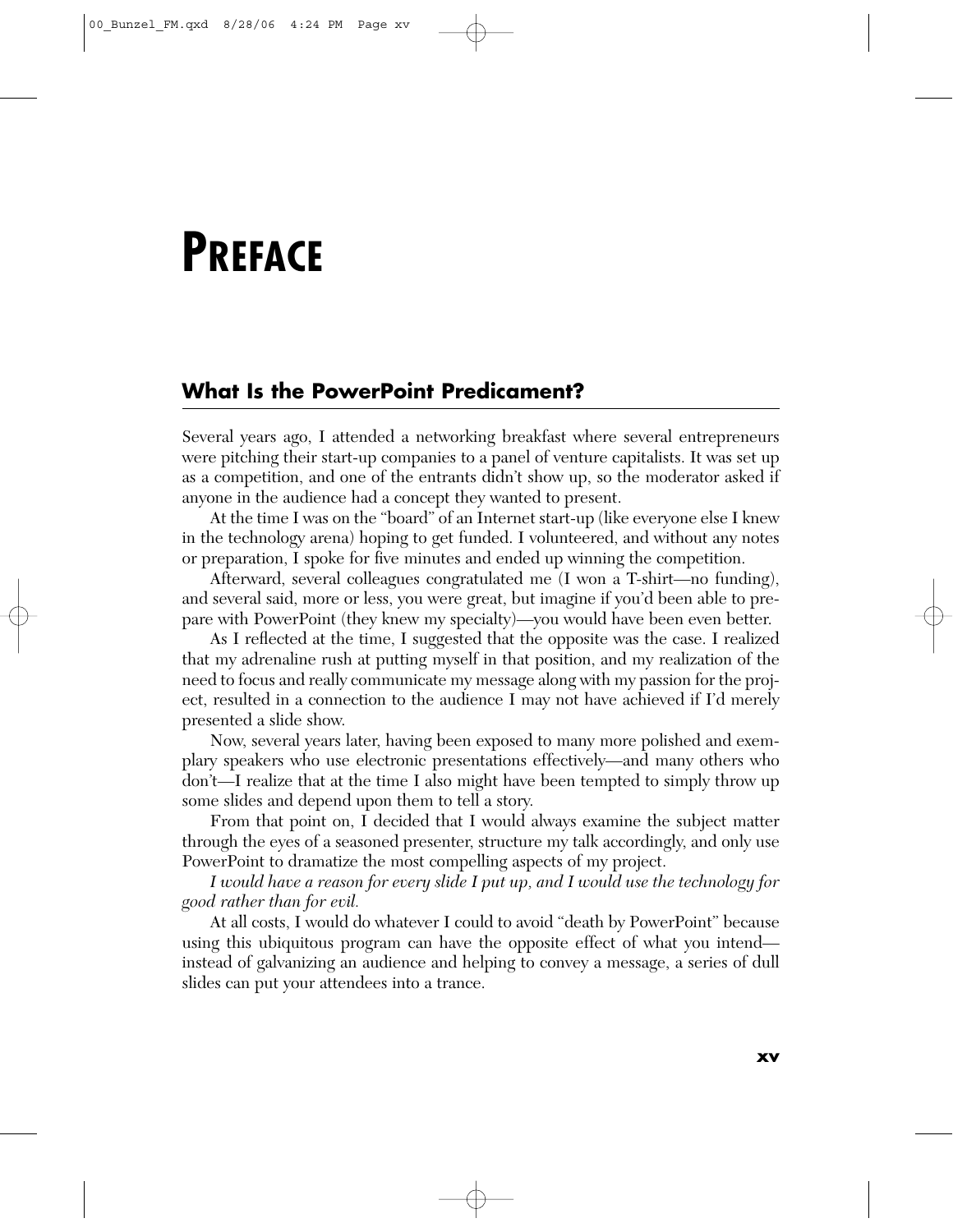#### **xvi** Preface

When I appeared on Tech TV, I was asked if that's PowerPoint's fault. Obviously, it isn't—it's mainly the fault of those who use PowerPoint badly.

If PowerPoint has a fatal flaw, it's that it's just too seductive and easy. I often get asked what the heck there is to actually teach in terms of using PowerPoint. Can't anybody click in the placeholders and fill up slides with titles and bullets?

The answer is in this book. The secret to using PowerPoint effectively is twofold:

■ You must realize that creating a PowerPoint slide show is not the same as creating a *presentation*. Creating a PowerPoint file is deceptively easy—it's just a matter of clicking in the right places and creating a set of slides that may even look fairly nice.

But we all know the results of presenting a disorganized, poorly conceived slide show—it can have serious consequences.

We could lose a sale or account, fail to inform or inspire, and perhaps even lose our credibility before our colleagues and associates.

Even if the show is self-running (for a kiosk, video, or commercial break—an animation technique we'll cover in Chapter 4), it had better be more than just a bunch of slides. It must tell a story, deliver a message, and serve a purpose.

■ In using technology to communicate more effectively, every instance must have with a *raison d'etre*—the French term for "a reason for being." Polished speakers know this. It may be why "soft skills" presentation books are practical: they tell you how to prepare, where to stand, which jokes to tell, and other very specific details about how to be successful as a speaker.

But inevitably computer books *only* teach you how to run a program. That's where we will take a different track.

Everything we cover in the technology parts of this book will proceed from a *reason for its use* to accomplish a specific goal—to communicate more effectively.

Poor PowerPoint users shoot themselves in the foot by thinking that if it's in the program, it's got to go into the presentation. They fill their slides with animation, transitions, and page after page of unreadable text and then wonder why their presentation did not yield the desired results.

So let's start with this premise: *nothing goes into the slide show unless we know why it's there*.

### **A Word about Versions**

Although some readers of this book might already have PowerPoint 2007, many others will still have version 2003, 2002/XP, or even 2000 when this book is published.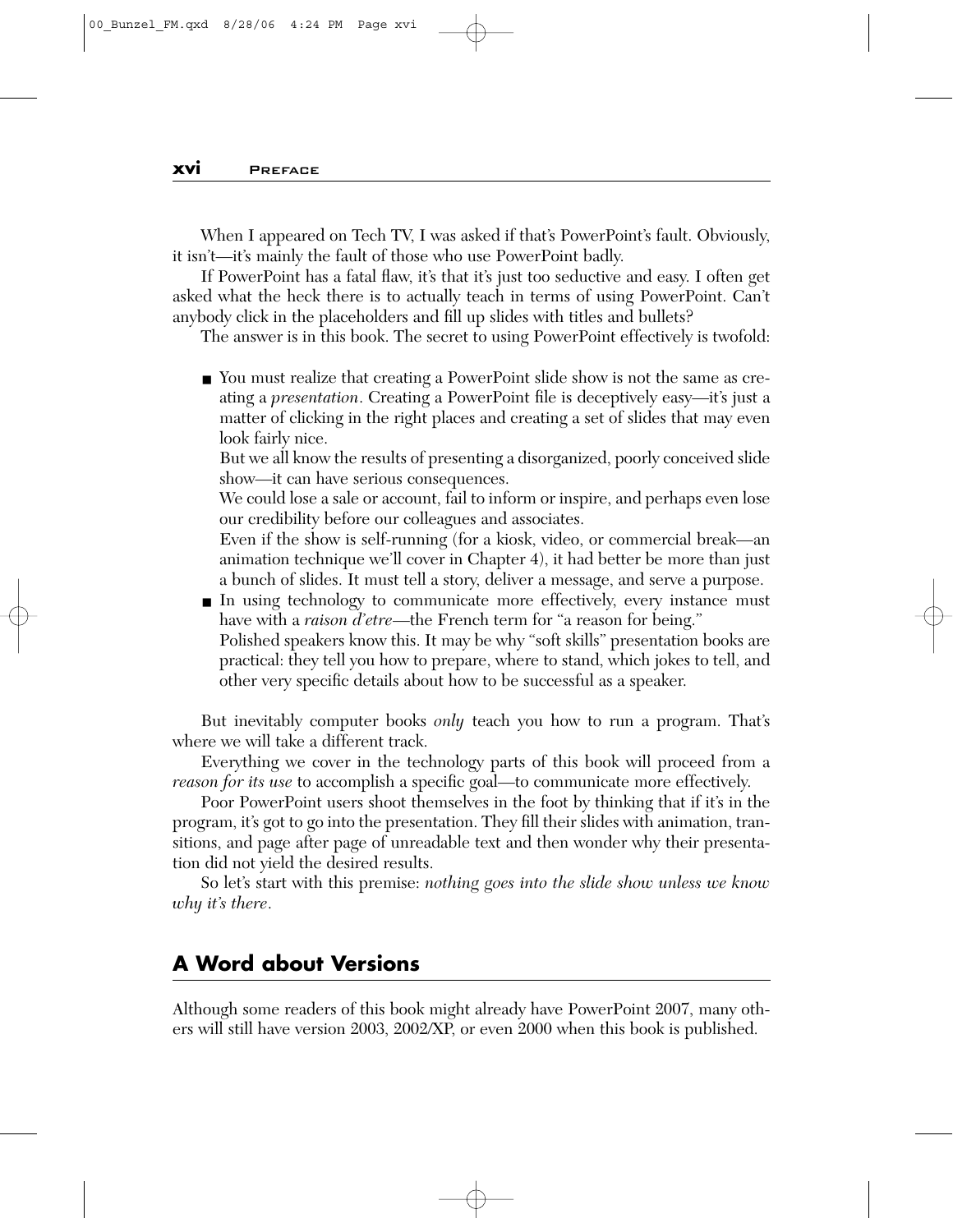As we get into add-ins and more sophisticated features that may require the later versions or cover the latest aspects of the program that came out in Office 12, this will be mentioned and relevant screenshots included.

But for most of the conceptual material, screenshots from PowerPoint 2003 will be used. Where appropriate, I will also mention how these same features can be accessed in prior versions.

For some tasks, I will refer to other third-party programs; inevitably these also evolve faster than a publisher or writer can produce a manuscript, so I will concentrate on the major features of these programs and show the essential concepts that enable you to get things done: capture screens or video, create diagrams, or author a DVD.

Obviously, this book is not intended to be a manual for any of these programs. It should serve to point the way for when and how to use PowerPoint (and its cousins) to tell your story, and it is my intention to clearly establish the *why* along with the essential *how to* for the programs and versions we cover.

### **This Book's Target Audience**

Anyone who needs to make a presentation that has something at stake and who believes that his or her message can be enhanced by a program like PowerPoint or the use of digital media will benefit from the concepts in this book. Such users will include

- Executives and managers who need to present and can't rely on a support staff
- Small business users and professionals (doctors, dentists, attorneys) who need the competitive advantage of high-impact presentations
- Technical professionals who need to convey detailed financial or strategic messages to large and small groups
- Educators and students who want to use digital media to more effectively communicate in the classroom
- Religious leaders who want to combine video, imagery, and audio to inspire their congregations
- Individuals with personal messages to deliver in person, online, or using the latest digital media (DVD, HDTV, etc.)

These presenters generally have a product, service, or concept to sell or promote—they have a lot to lose if their ideas are not well received, and they generally understand that creating powerful visuals and communicating with maximum effectiveness is a matter of survival. Digital tools like PowerPoint and its complementary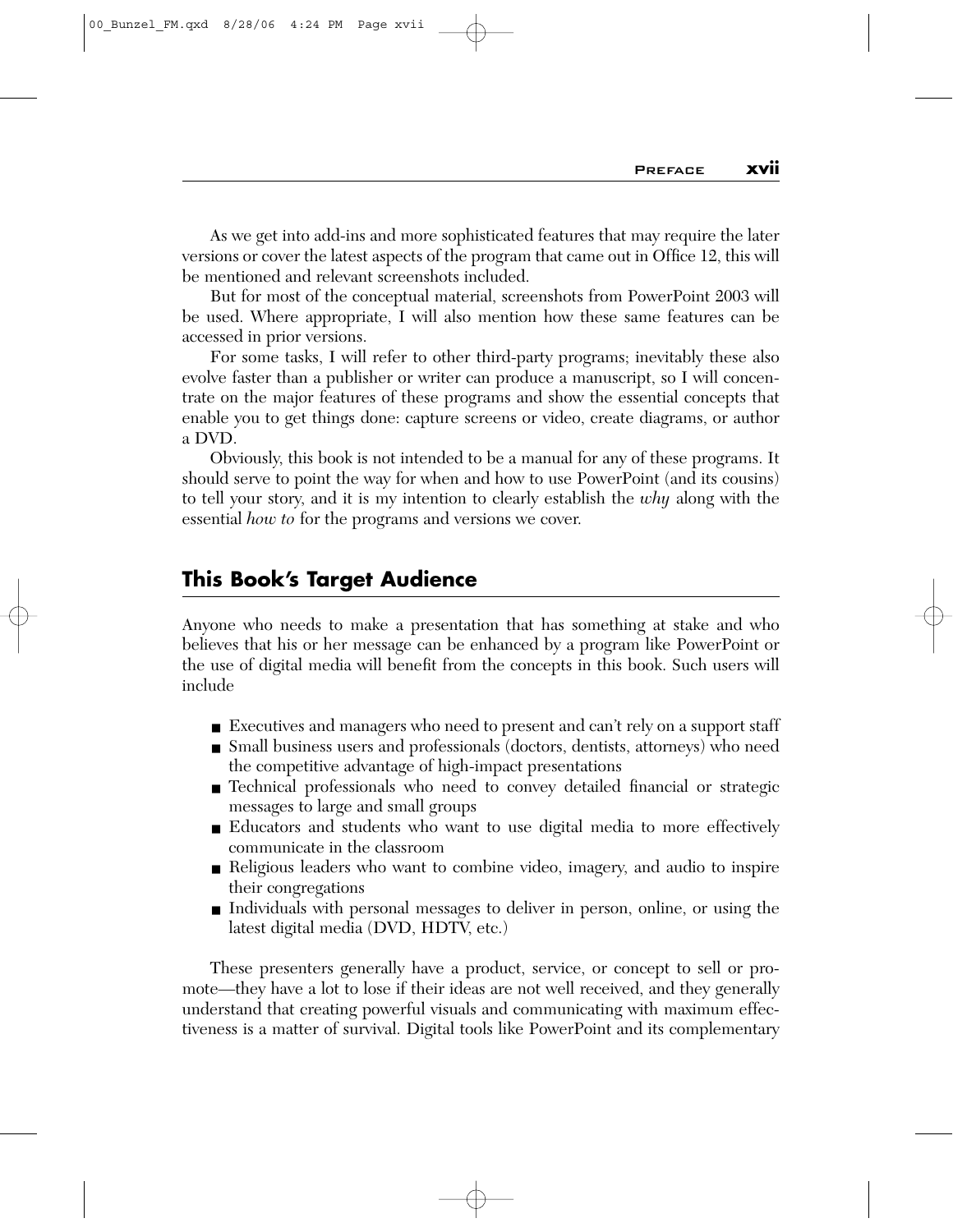#### **xviii** Preface

programs and features can help anyone tell a story, convince or inspire an audience, or teach a difficult subject more effectively.

## **Getting Started**

This book includes eight chapters that discuss the various features of PowerPoint:

- Chapter 1, "Planning an Effective Presentation," discusses planning a presentation as a key to success.
- Chapter 2, "Implementing Professional Design Principles," discusses using proven design principles to craft the message.
- Chapter 3, "Creating Dynamic Visuals," discusses creating visuals that tell a story or prove a point.
- Chapter 4, "Secrets of Animation and Navigation," discusses why, when, and how to use navigation and animation to maximize communication effectiveness.
- Chapter 5, "Using Video and Audio Effectively," discusses using multimedia and mastering its file formats and features.
- Chapter 6, "Powerful Presentation Tools," discusses understanding complementary programs that expand PowerPoint's sphere of influence.
- Chapter 7, "The Latest Technologies: Beyond PowerPoint to the Future," discusses taking advantage of the latest technologies including web presentations and DVD formats.
- Chapter 8, "Delivering a Killer Presentation," discusses the ultimate goal: delivering a successful presentation using all of the tools at your disposal.
- The book companion CD-ROM contains numerous PowerPoint presentations and other examples from the book, two sample chapters from Cliff Atkinson's *Beyond Bullet Points: Using Microsoft PowerPoint to Create Presentations That Inform, Motivate, and Inspire*, and trial software from Instant Effects (OfficeFX), Serious Magic (Ovation and Vlog It!), and TechSmith (Camtasia and Snag It).

When we understand the program and have recognized the pitfalls of PowerPoint—such as the propensity to use only titles and bullets—we can begin to explore its vast potential to enhance communication, mainly by creating effective visuals and other support material.

Again, it's important to remember that visuals alone will not make up for the lack of a message, a talented and passionate speaker, or a coherent communications strategy. They are all part of the package.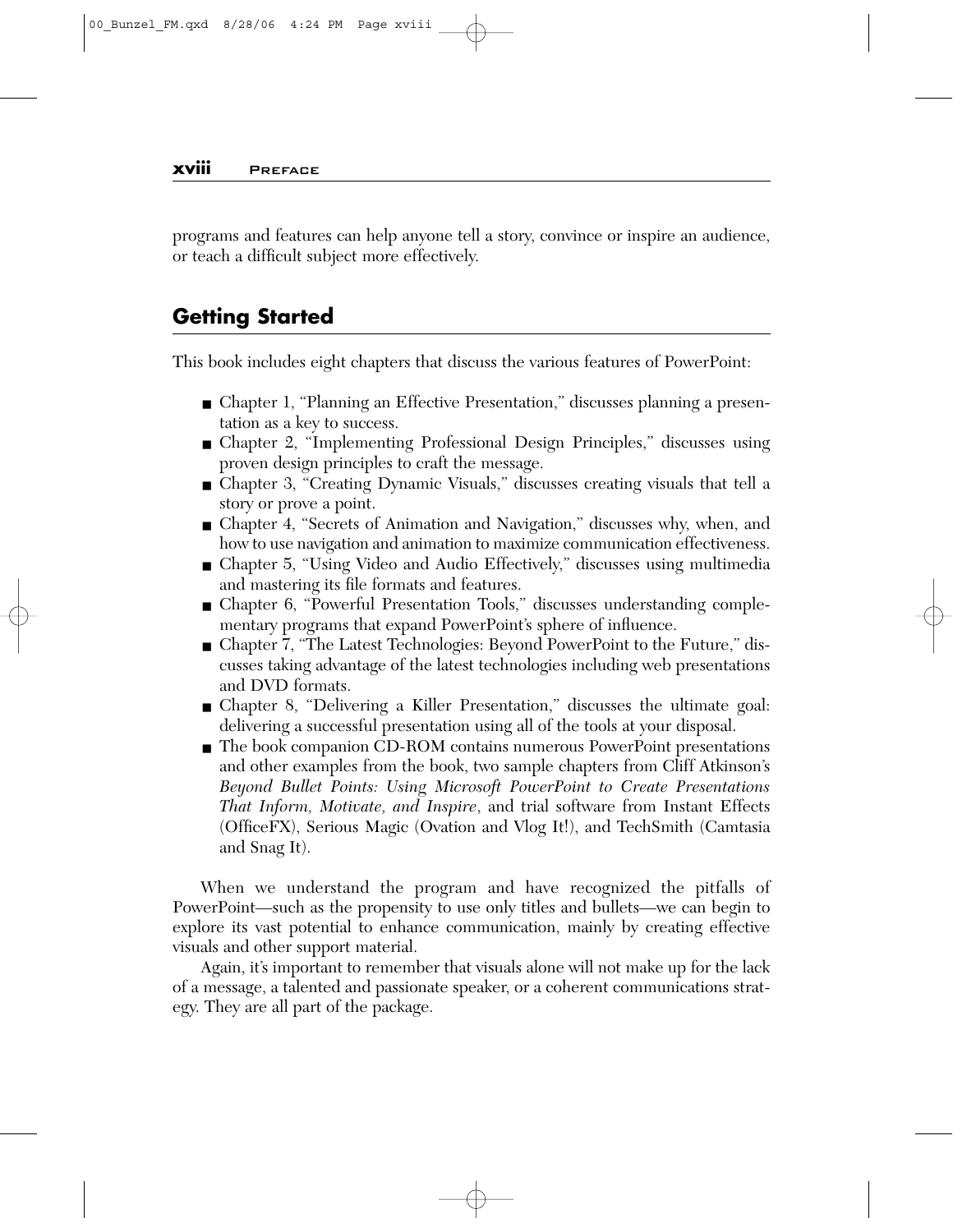But most people will acknowledge that when properly used, electronic tools can be invaluable in communicating effectively.

What we'll do in this book is to examine the basic principles of effective communication and presentation, many of them time honored and propounded by experts in the field, and then see how to apply them using the latest technology.

On that point, let's think of PowerPoint simply as the main example of electronic presenting. In Chapter 5, we'll cover other communication resources in depth, but throughout the book, the examples and concepts are intended to work with a range of presentation programs, some of which may be better suited to the task at hand than others. (You may have other tools with which you are familiar that will enable similar results.)

For example, there are plenty of programs that do flowcharts—if you have such a need. We will show you the circumstances in which to use a flowchart and how to do it *sequentially with animation*. When we mention other programs (like Visio), it's because they can help you to quickly create specific types of charts—like timelines.

PowerPoint and Excel also have graphs. Boy, do they ever. But until you need to show a specific type of chart to convey a certain concept or message, will you have the incentive to really learn how to create it? We doubt it, so we'll begin with some key concepts and then show you how to create the relevant graphs.

In Chapter 3, we will provide quick and easy methods for creating many different types of charts, but we will start with the essential *why*. As we do throughout this book, we will begin by framing the message or concept we want to deliver, and then having determined the goal, we will be motivated and inspired to more easily create the type of visual or other element we need.

Proceeding in this fashion, we will see that PowerPoint on its own is just the beginning.

First, it can help you shape and define a clear message or hopelessly obscure it.

Then, as it interacts with the other Microsoft Office programs to project their content and uses these programs to create supplemental materials like handouts or reports, it broadens its reach as a communications tool.

As a mature program, PowerPoint has also attracted a host of add-ins and other visiting programs that make it even more effective, again in specific scenarios to accomplish specific goals.

There are add-ins that empower video creation, DVD production, rehearsal, web distribution, 3D backgrounds, and a wide spectrum of other enhancements that can make business and other communications much more dramatic and effective.

As we go along, we'll use examples and case studies to stimulate your thought processes as to which features to use, when to use them, and how to make them as bulletproof (pun intended) as possible.

So let's get started.